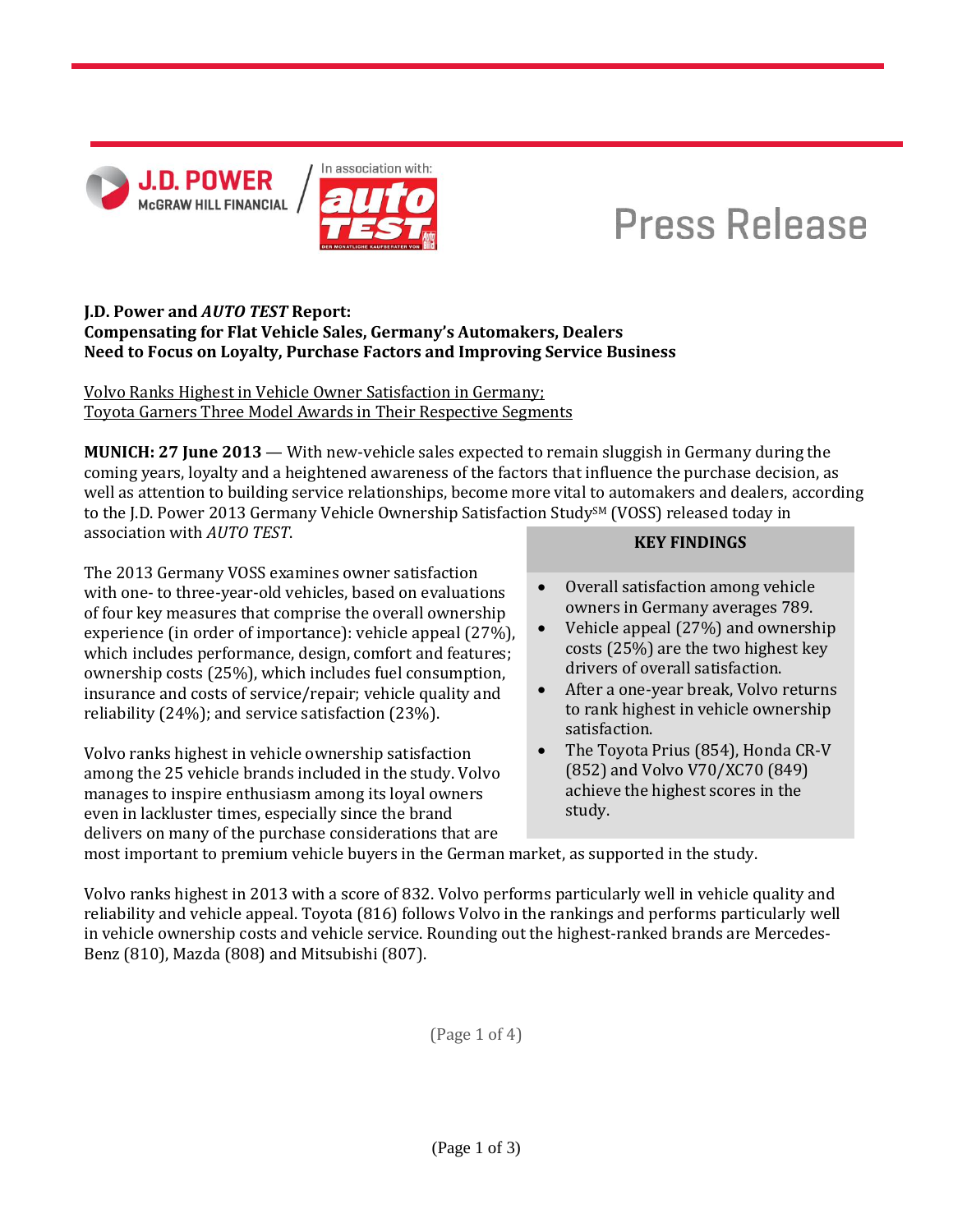The study finds that the five highest-ranked automotive brands benefit from higher loyalty and recommendation rates. Some 44 percent of vehicle owners of these brands say they "definitely will" purchase the same brand again, while just 30 percent of owners of brands with below-study average satisfaction scores say they "definitely will" repurchase.

Similarly, 52 percent of owners of vehicles from among the five highest-ranked brands say they "definitely will" recommend their brand, while only 39 percent of owners of brands with below-industry average scores say they "definitely will" recommend. High satisfaction also impacts referrals. While 45 percent of owners of vehicles from brands with high satisfaction scores say they "definitely will" recommend their service dealer, only 36 percent of owners of vehicles from brands with satisfaction scores below the study average say the same.

"Owners of premium brands are more concerned about abstract concepts of ownership—such as safety, quality of workmanship, image, comfort and styling—compared with volume-brand owners who are more concerned with the practical elements of ownership—such as getting a good deal or buying a new vehicle with low fuel consumption," said Mark Lendrich, senior research manager at J.D. Power Europe.

The study finds that among volume brands (46%), fuel consumption is the third-most-frequently cited consideration when purchasing a new vehicle, but is the 11th most frequently reported problem for buyers of premium brands (33%).

In 2013, both volume- and premium-brand models achieve high satisfaction scores. Mass-market brand Toyota achieves the highest scores in three of eight award segments. The Aygo ranks highest in the city car segment; the Yaris ranks highest in the small car segment; and the Prius ranks highest in the compact segment and is the highest-scoring model in the study. The Volkswagen Passat CC ranks highest in the midsize segment.

Other models ranking highest in their respective segments include Honda CR-V (compact SUV); Opel Meriva (small MPV); Seat Altea (MPV); and Volvo V70/XC70 (large/luxury).

#### **Service Business Presents Enhanced Revenue Opportunity for Dealers**

In light of a less-than-robust outlook for new-vehicle sales in Germany, automakers and dealers need to look for such other avenues as service and parts sales to boost revenues. The study finds that dealers capture 76 percent of industry-wide service spend on vehicles that are one to three years old, compared to aftermarket/non-dealer facilities, which get 24 percent of service spend. In the past 12 months, 65 percent of service visits for lube/oil changes, scheduled maintenance and repairs were performed by authorized dealers.

Vehicle owners indicate they spend more for basic services—such as oil changes and scheduled maintenance—at authorized dealers than at other service facilities. In contrast, owners indicate they spend less on repairs at dealerships than they do at other service facilities.

(Page 2 of 4)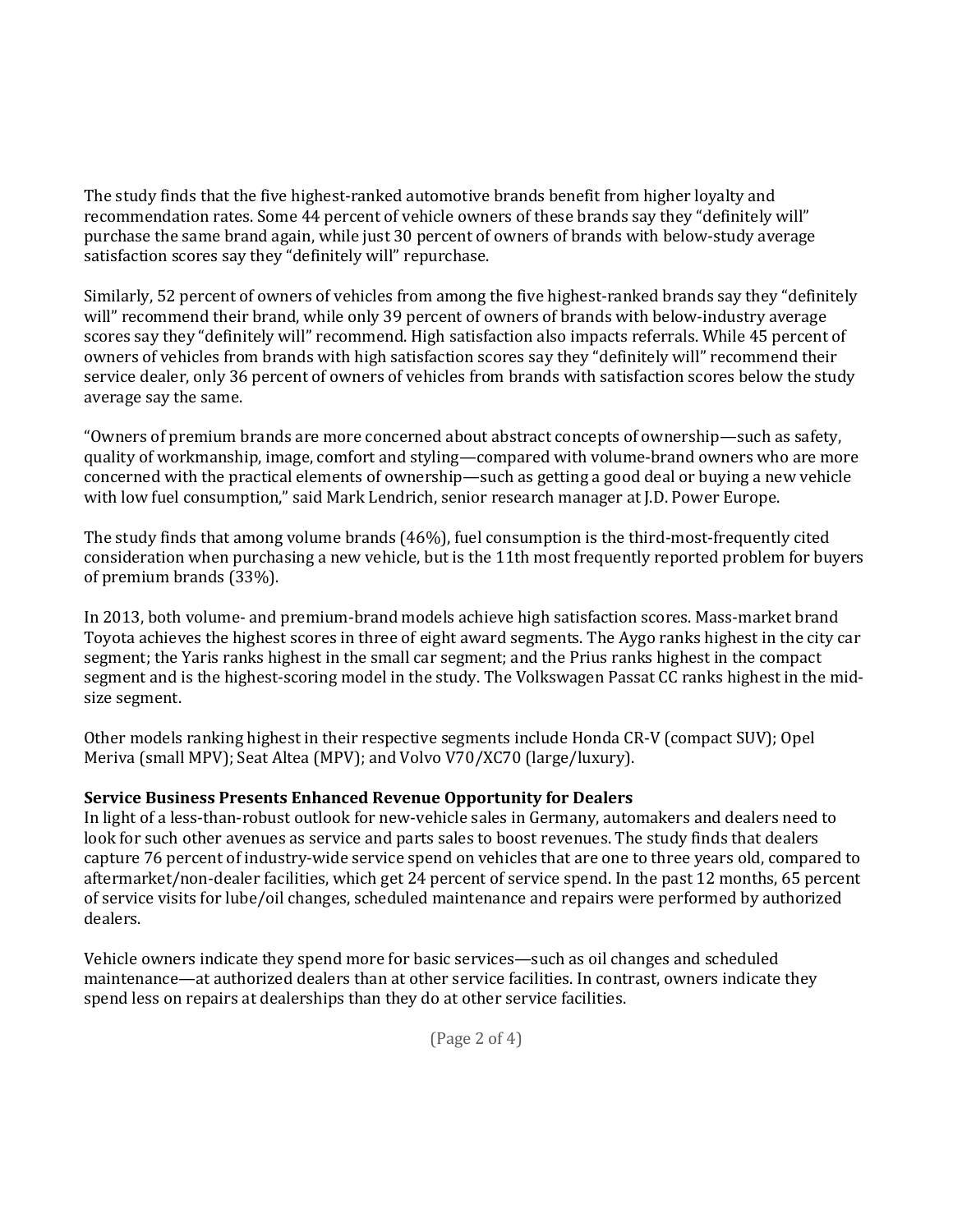"When owners elect to bring their vehicle to an authorized dealership, it is an opportunity for dealerships to maintain and build exclusive relationships with their service customers," said Lendrich. "This may help them avoid losing service customers and retain owner brand loyalty."

## **The Internet Gains Ground as a Research Tool among Germany's New-Vehicle Shoppers**

Currently, more than 80 percent of Germany's population is connected to the Internet, according to German government estimates from J.D. Power research. As a result, understanding how customers use the Internet when shopping for a new vehicle is imperative to gaining sales leads and bolstering brand awareness for automakers and dealers. The 2013 Germany VOSS results indicate that 70 percent of vehicle owners used the Web to shop for a new vehicle in 2013. Premium-brand owners (73%) use the Internet slightly more often than volume-brand owners (69%).

Nearly one-fifth (18%) of premium-brand owners say that they used an app (software application or program downloaded on a mobile device, such as a smartphone). New-vehicle owners indicate that they used a smartphone (22%) or tablet (14%) to research new vehicles.

The 2013 Germany Vehicle Ownership Satisfaction Study is based on 17,937 online evaluations by vehicle owners in Germany whose vehicles were originally registered new between January 2010 and December 2011. The survey was fielded in Germany in January through March 2013.

This annual J.D. Power study provides consumers with information to help them make purchase decisions about vehicle models sold in the Germany market, and helps manufacturers to understand what drives high levels of satisfaction among their customers. Additional study results are published exclusively in the July issue of *AUTO TEST,* which will be on sale beginning on June 28, 2013.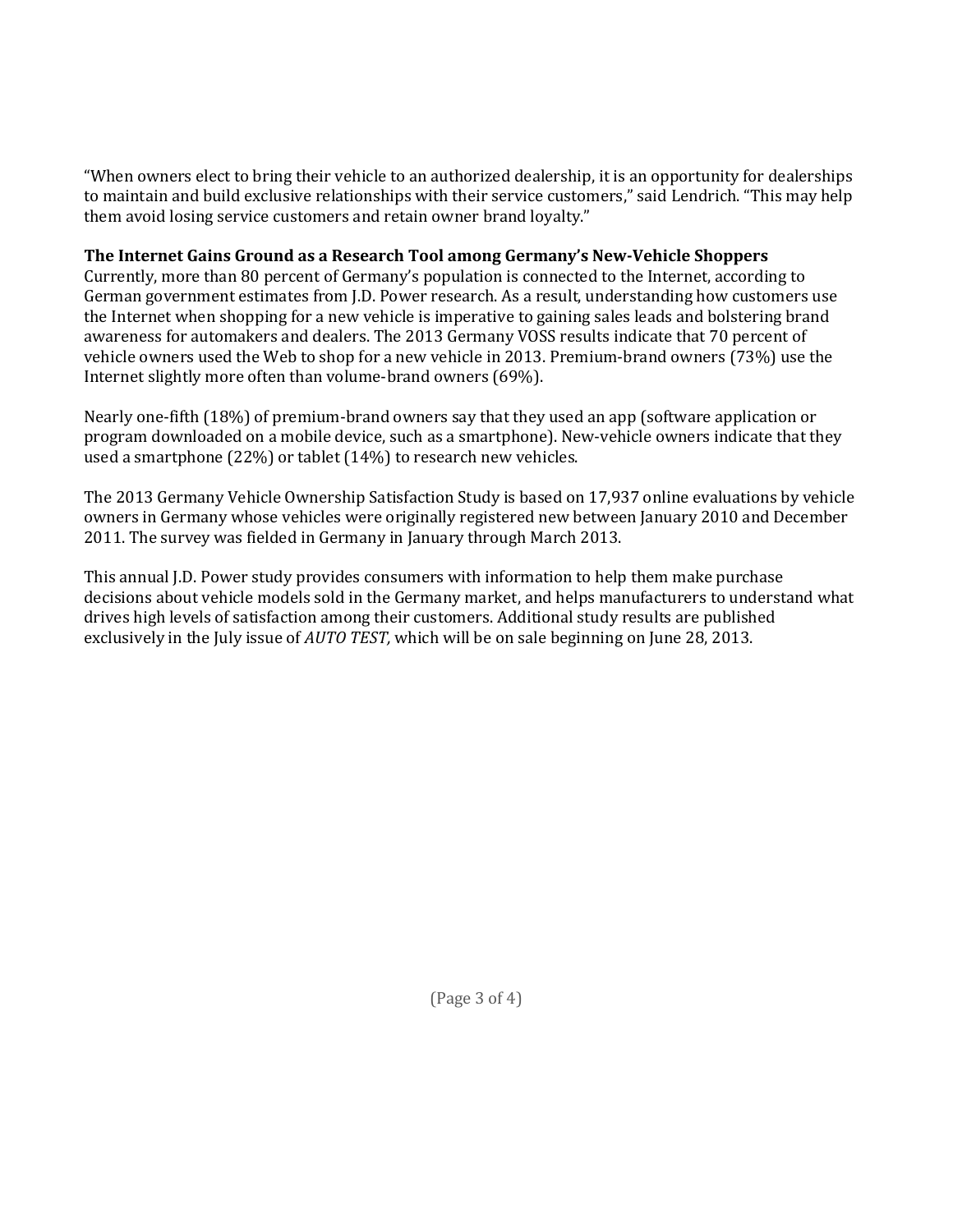#### **About J.D. Power**

J.D. Power is a global marketing information services company providing performance improvement, social media and customer satisfaction insights and solutions. The company's quality and satisfaction measurements are based on responses from millions of consumers annually. Headquartered in Westlake Village, Calif., J.D. Power has offices in North America, Europe and Asia Pacific. For more information o[n car](http://www.jdpower.com/autos)  [reviews and ratings,](http://www.jdpower.com/autos) [car insurance,](http://www.jdpower.com/insurance) [health insurance,](http://www.jdpower.com/healthcare) [cell phone ratings,](http://www.jdpower.com/telecom) and more, please visit [JDPower.com.](http://www.jdpower.com/) J.D. Power is a business unit of McGraw Hill Financial.

#### **About McGraw Hill Financial**

McGraw Hill Financial (NYSE: MHFI), a financial intelligence company, is a leader in credit ratings, benchmarks and analytics for the global capital and commodity markets. Iconic brands include Standard & Poor's Ratings Services, S&P Capital IQ, S&P Dow Jones Indices, Platts, CRISIL, J.D. Power, McGraw-Hill Construction and Aviation Week. The Company has approximately 17,000 employees in 27 countries. Additional information is available a[t http://www.mhfi.com.](http://www.mhfi.com/) 

#### **About** *AUTO TEST*

*AUTO TEST* is a member of the international *AUTO BILD* group published by Axel Springer. Since 2003, *AUTO TEST* has been the leading special interest magazine for readers who are planning to buy a new car. More than 500 cars are tested each year, with more than 1.8 million kilometers driven to provide readers with detailed and objective model reviews to help them choose the best car for their money. Readers can also find tips on cutting running costs, used cars, service, finance and accessories.

#### **J.D. Power Media Relations Contacts**

John Tews; Troy, MI, USA; Tel: +1 (248) 580-6218; [media.relations@jdpa.com](mailto:media.relations@jdpa.com) Mark Lendrich, Munich, Germany Tel: +49 (0)89-288 03 66-11[; mark.lendrich@jdpa.com](mailto:mark.lendrich@jdpa.com)

Tobias Franzke; *AUTO TEST*; Tel: +49 (0)9122 63 13 100; [tobias.franzke@autobild.de](mailto:tobias.franzke@autobild.de)

No advertising or other promotional use may be made of the information in this release without the express prior written consent of J.D. Power. www.jdpower.com

Follow us on Twitter **[@jdpower](https://twitter.com/#!/JDPower)**

# # #

(Page 4 of 4) NOTE: Four charts follow.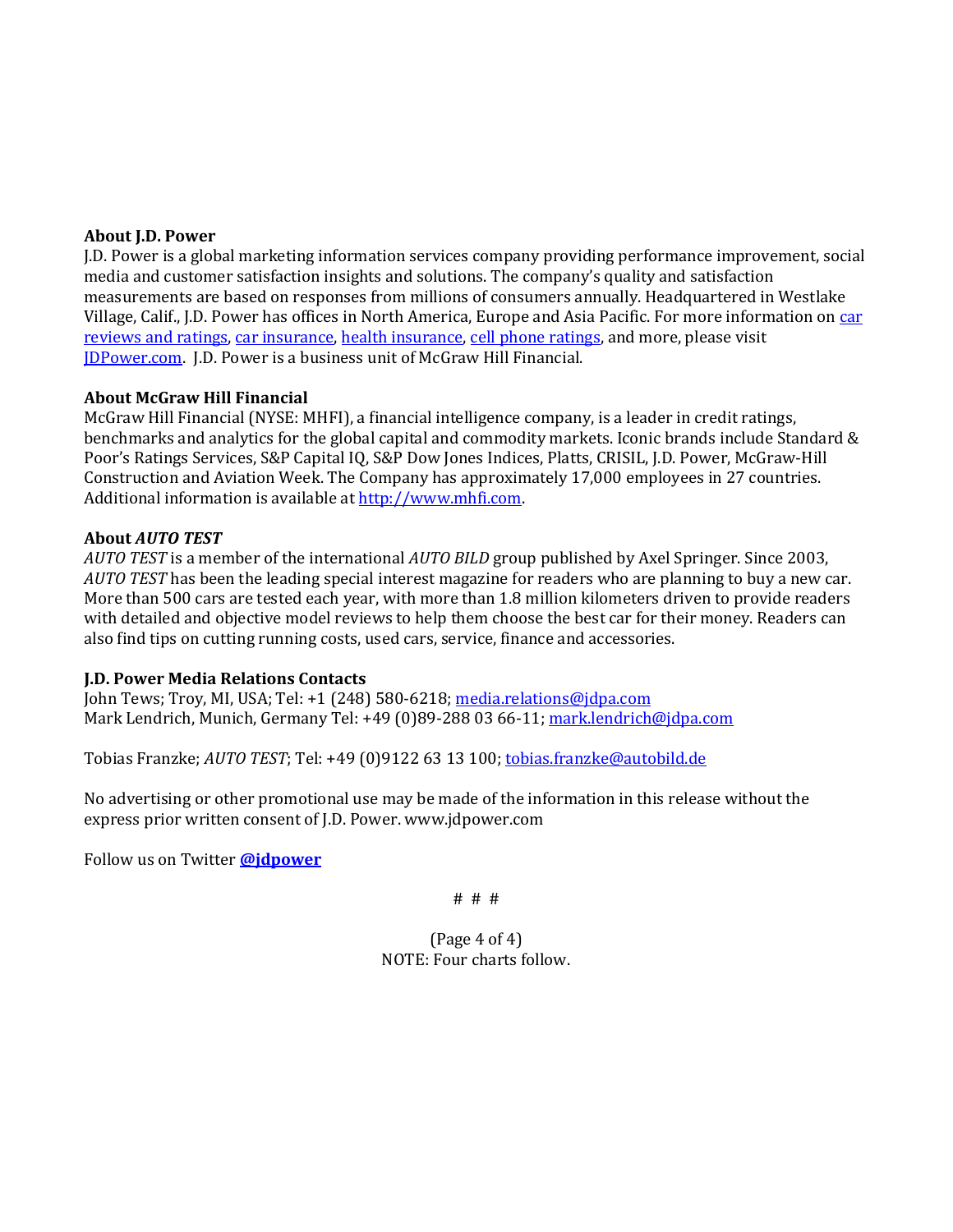**J.D. Power 2013 Germany Vehicle Ownership Satisfaction StudySM (VOSS)**



*NOTE: Some small-volume models not included in make averages.*

*Included in the study, but not ranked due to small sample size are Alfa Romeo and Porsche.*

*Source: J.D. Power 2013 Germany Vehicle Ownership Satisfaction StudySM (VOSS)*

*Charts and graphs extracted from this press release must be accompanied by a statement identifying J.D. Power as the publisher and the J.D. Power 2013 Germany Vehicle Ownership Satisfaction StudySM (VOSS) as the source. Rankings are based on numerical scores, and not necessarily on statistical significance. No advertising or other promotional use can be made of the information in this release or J.D. Power survey results without the express prior written consent of J.D. Power.*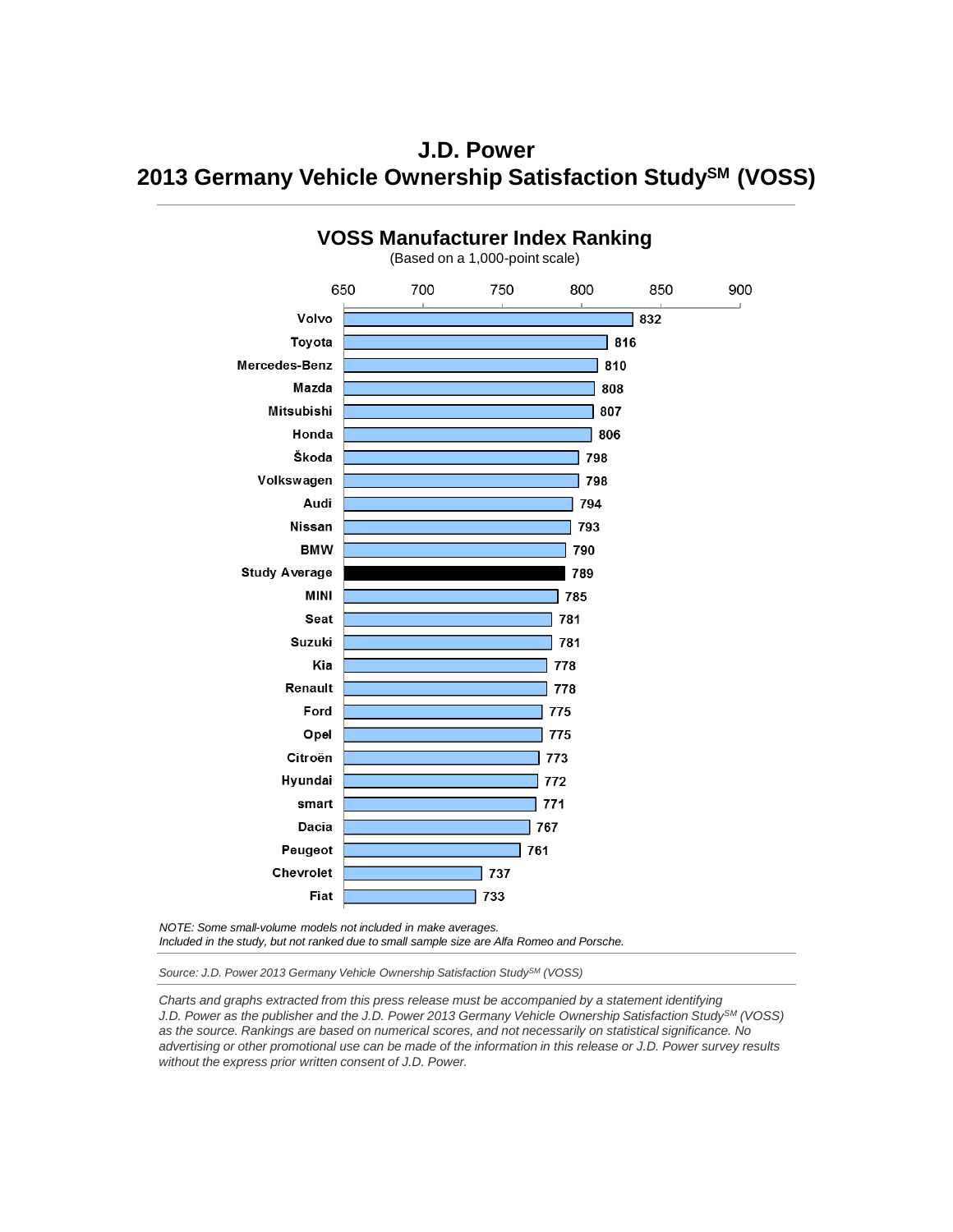**J.D. Power 2013 Germany Vehicle Ownership Satisfaction StudySM (VOSS)**



*NOTE: For a segment award to be presented, there must be at least four models with sufficient sample that comprise 67 percent of market sales within an award segment. No Sporty or Large SUV awards has been presented due to insufficient market representation among rankable models in the segment.*

*Source: J.D. Power 2013 Germany Vehicle Ownership Satisfaction Study SM(VOSS)*

*Charts and graphs extracted from this press release must be accompanied by a statement identifying J.D. Power as the publisher and the J.D. Power 2013 Germany Vehicle Ownership Satisfaction StudySM (VOSS) as the source. Rankings are based on numerical scores, and not necessarily on statistical significance. No advertising or other promotional use can be made of the information in this release or J.D. Power survey results without the express prior written consent of J.D. Power.*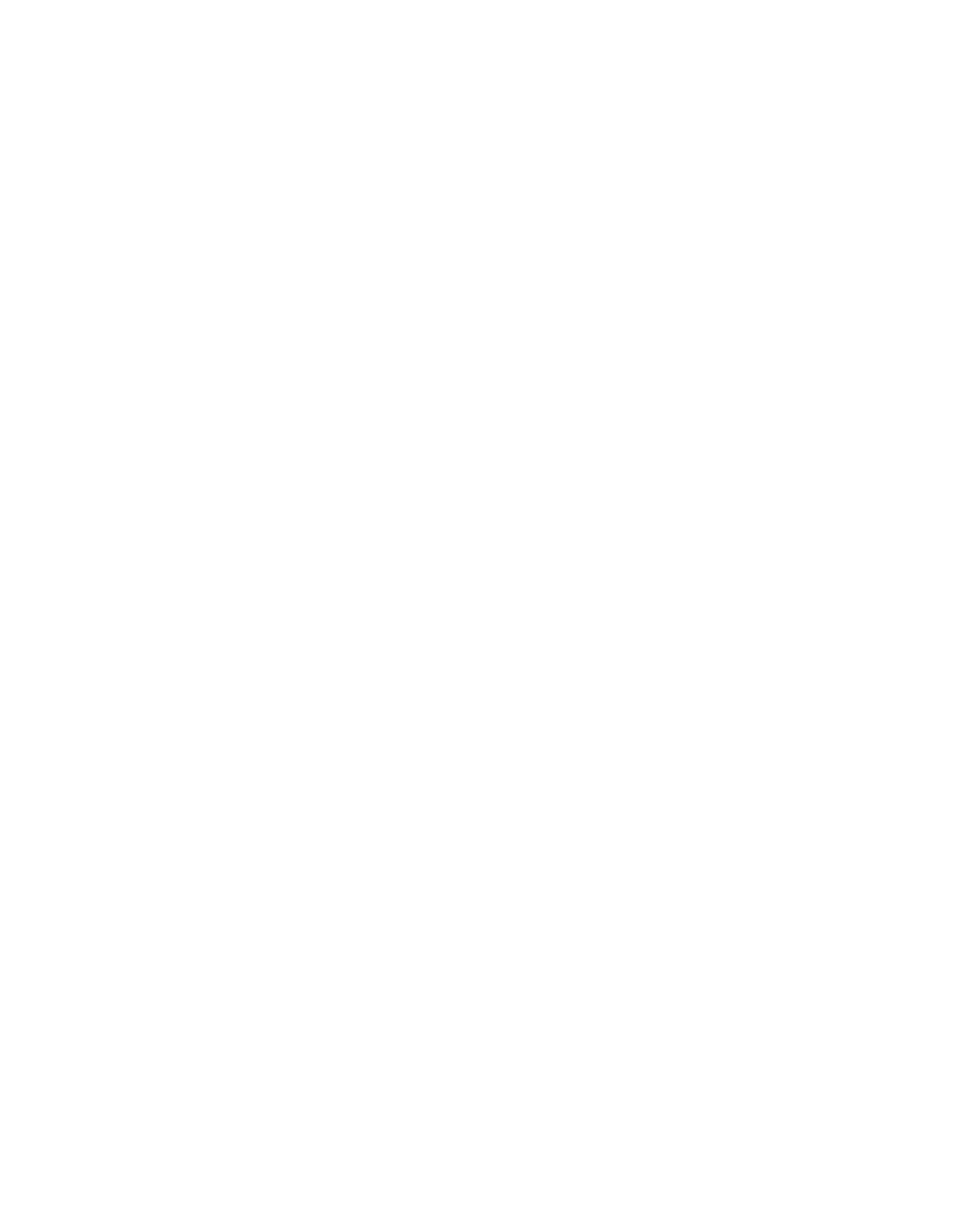**J.D. Power 2013 Germany Vehicle Ownership Satisfaction StudySM (VOSS)**





*NOTE: For a segment award to be presented, there must be at least four models with sufficient sample that comprise 67 percent of market sales within an award segment. No Sporty or Large SUV awards has been presented due to insufficient market representation among rankable models in the segment.*

*Source: J.D. Power 2013 Germany Vehicle Ownership Satisfaction Study SM(VOSS)*

*Charts and graphs extracted from this press release must be accompanied by a statement identifying J.D. Power as the publisher and the J.D. Power 2013 Germany Vehicle Ownership Satisfaction StudySM (VOSS) as the source. Rankings are based on numerical scores, and not necessarily on statistical significance. No advertising or other promotional use can be made of the information in this release or J.D. Power survey results without the express prior written consent of J.D. Power.*